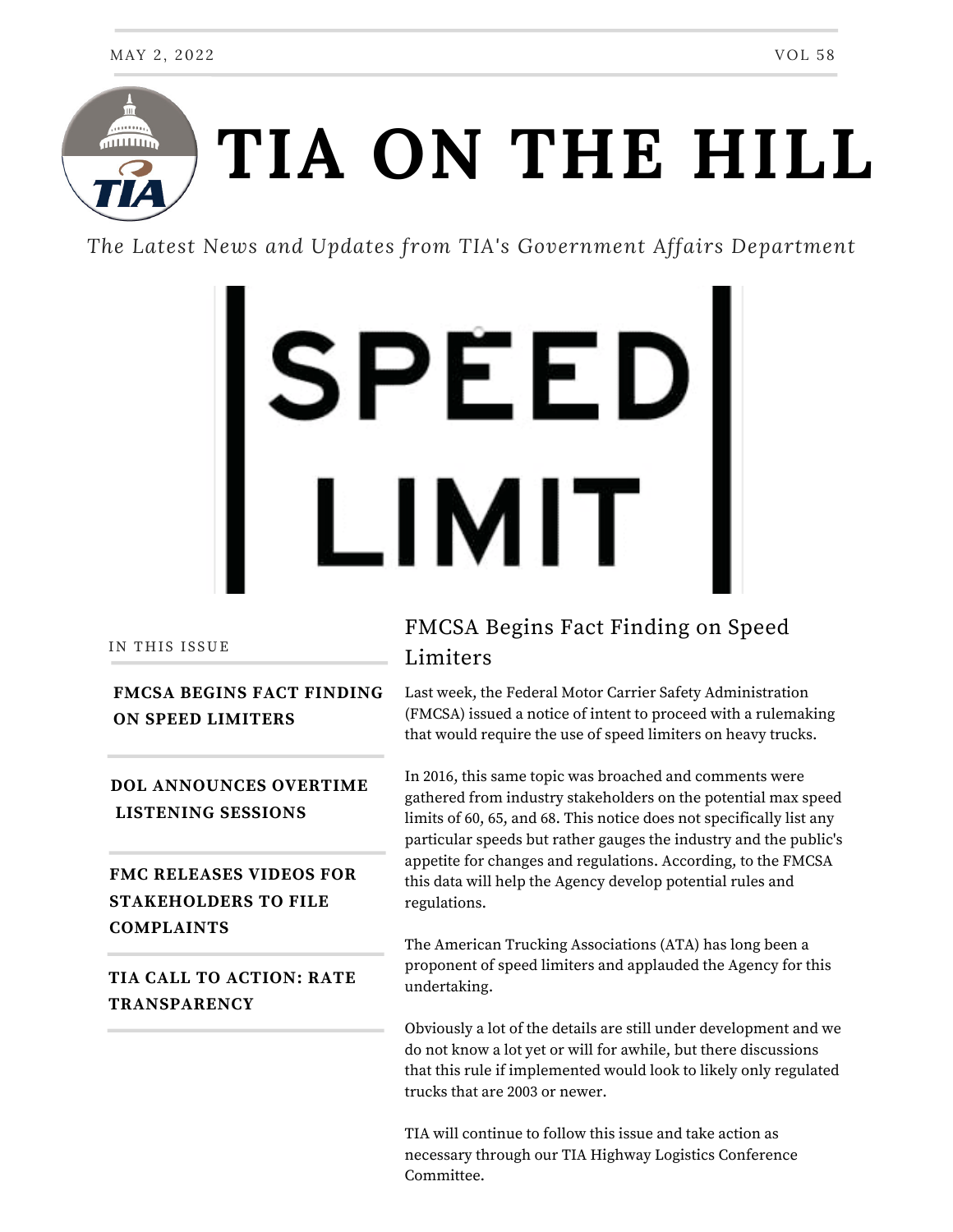# **DOL Announces Overtime Listening Sessions**

The Department of Labor (DOL) has announced additional listening sessions regarding overtime regulations. You can [click](https://www.dol.gov/agencies/whd/overtime-listening?utm_medium=email&utm_source=govdelivery) here to view the times that are available to your area and register for the call. The call will go over the current overtime regulations that went into effect in 2019, as the Administration weighs possibly making further changes to the overtime rules. The 2019 final rule updates the earnings thresholds necessary to exempt executive, administrative and professional employees from the Fair Labor Standards Act's (FLSA) minimum wage and overtime pay requirements and allows employers to count a portion of certain bonuses/commissions towards meeting the salary level. The new thresholds account for growth in employee earnings since the thresholds were last updated in 2004.

In the final rule, the Department is:

Raising the "standard salary level" from the currently enforced level of \$455 per week to \$684 per week (equivalent to \$35,568 per year for a full-year worker);

Raising the total annual compensation requirement for "highly compensated employees" from the currently enforced level of \$100,000 per year to \$107,432 per year;

Allowing employers to use non-discretionary bonuses and incentive payments (including commissions) paid at least annually to satisfy up to 10% of the standard salary level, in recognition of evolving pay practices; and

Revising the special salary levels for workers in U.S. territories and the motion picture industry.

If you have any further questions, please do not hesitate to reach out.

### **FMC Releases Videos for Stakeholders to file Complaints**

The FMC is out this week with a new multi-media presentation with instruction on how to file formal complaints. The notice goes on to say "Viewers will learn how to determine which process is most beneficial to achieving a complainant's desired outcome. The video has three segments that explain how to report a potential violation of the law to Commission investigative staff for possible enforcement action; how to work with the Commission's Office of Consumer Affairs and Dispute Resolution Services (CADRS) to achieve speedy commercial solutions; and finally, how to file small claims or formal civil complaints heard by the Commission's Administrative Law Judge."

TIA members are no stranger to dealing with ocean shipping carriers, marine terminal operators, and other drayage actors and they deserve every right to file a complaint without fear of retribution. There is an effort on Capitol Hill to modernize our shipping laws. TIA supports this effort because our members have spoken about retaliatory practices for filing complaints like these.

Please see the full press statement [here.](https://www.fmc.gov/fmc-launches-instructional-video-on-how-to-file-complaints/) If you have any questions about the FMC or filing complaints, do not hesitate to reach out to TIA.